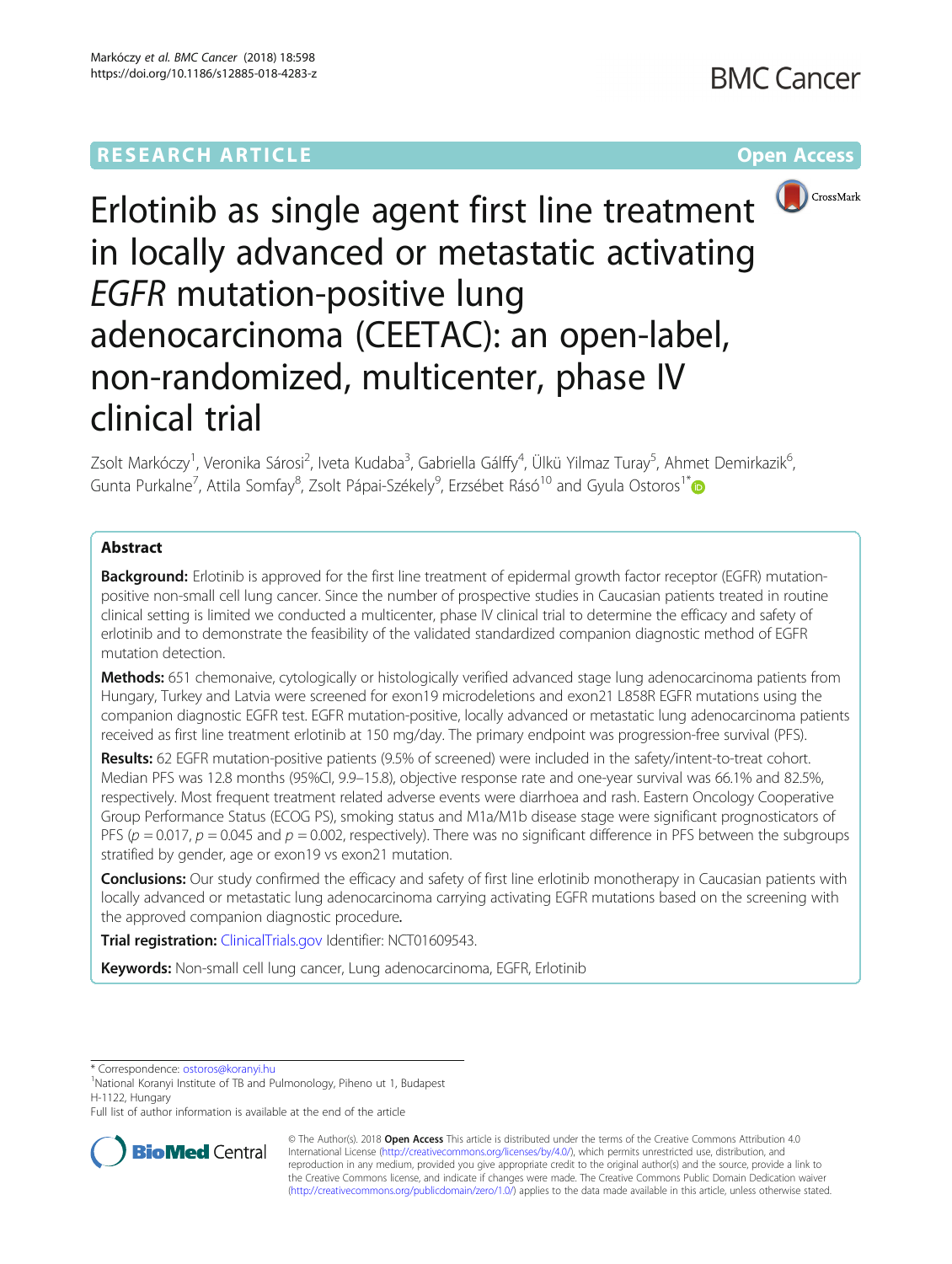# Background

Lung cancer is the leading cause of cancer related mortality worldwide [[1\]](#page-5-0). In European lung adenocarcinoma patients, the incidence of mutations of epidermal growth factor receptor (EGFR) gene is between 5 to 10% [\[2](#page-5-0)–[4](#page-5-0)]. Currently, three EGFR tyrosine kinase inhibitors (EGFR-TKIs) including the first-generation, reversible TKI erlotinib and gefitinib as well as the second-generation irreversible TKI afatinib are approved for the treatment of patients with locally advanced or metastatic non-small cell lung cancer (NSCLC) with EGFR activating mutations [\[5](#page-5-0)]. For all three agents, the classic mutations of L858R and exon 19 microdeletions can serve as positive predictive biomarkers for response. Of note, a number of additional so called rare EGFR mutations are also sensitizing for EGFR-TKI therapy [[4\]](#page-5-0). Erlotinib was demonstrated to delay symptom progression, improve quality of life and prolong survival as a first-line treatment when compared to standard chemotherapy in patients with exon 19 deletions or exon 21 (L858R) substitution mutations of EGFR [[6,](#page-5-0) [7\]](#page-5-0). In addition, erlotinib is also approved by the European Medicines Agency for the treatment of patients with locally advanced or metastatic NSCLC after failure of at least one prior chemotherapy regimen (with no mutation analysis requirement) as well as for switch maintenance treatment in patients with locally advanced or metastatic NSCLC with EGFR activating mutations and stable disease after first-line chemotherapy [[8\]](#page-5-0).

EGFR mutations are associated with adenocarcinoma histology and more often found in non-smokers. Especially in Asian populations it is also more frequent in females often associates with younger age [[9\]](#page-5-0). These epidemiological characteristics often influence the screening strategy. The presence of KRAS mutations is in general mutually exclusive with EGFR mutations and associates with the lack of response to EGFR-TKIs [\[10](#page-5-0)–[12\]](#page-5-0).

Our multicenter, phase IV clinical trial was designed to determine the efficacy and safety of erlotinib in routine clinical practice and to demonstrate the feasibility of the validated standardized companion diagnostic method of EGFR mutation detection in Caucasian patients.

# Patients and methods

# Patients

The CEETAC ([ClinicalTrials.gov](http://clinicaltrials.gov) Identifier: NCT01609543) open-label, non-randomized, multicenter trial investigated the efficacy and safety of first line erlotinib monotherapy in routine clinical practice in 10 Hungarian, 5 Turkish and 2 Latvian clinical centers. 651 chemonaive, inoperable, advanced stage lung adenocarcinoma patients were screened for EGFR mutation. Patients above the age of 18 years with histologically or cytologically verified, inoperable, locally advanced, recurrent or metastatic lung adenocarcinoma carrying an activating EGFR mutation (exon 19 microdeletions or exon 21 L858R point mutation) by using Cobas<sup>®</sup> 4800 EGFR Mutation Test at a designated central laboratory were included in the safety as well as in the intent-totreat cohort. 35 Hungarian, 15 Turkish and 12 Latvian patients were eligible to participate in the study. All participants had to have an Eastern Cooperative Oncology Group Performance Status (ECOG PS) between 0 and 2 and a life expectancy of at least 12 weeks. All patients provided written informed consent.

# Mutation analysis

Formalin-fixed paraffin-embedded histological specimens or stained cytological samples were assessed by pathologists at light microscopy and tumour-rich areas were macrodissected in sections and tumor to normal ratio was determined. Cobas® DNA Sample Preparation Kit (Roche Molecular Diagnostics) was then used to isolate DNA according to the manufacturer's instructions. The purity and the concentration of the extracted DNA was determined by Nanodrop 2000 (Thermo Fisher Scientific).

EGFR mutation analysis was carried out by Cobas® EGFR Mutation Test (Roche Molecular Diagnostics), a real-time PCR test for the qualitative detection of mutations for which the safety and efficacy of erlotinib use have been established: exon 19 deletions and exon 21 substitution L858R. The measurement was carried out by Cobas® z 480 analyzer (Roche Molecular Diagnostics) according to the manufacturer's instructions using the Cobas® 4800 System Microwell Plate and the primers, probes and internal controls supplied with the kit.

# Treatment and follow-up

Patients received erlotinib 150 mg/day orally until disease progression, withdrawal of consent or intolerable adverse events. Examination of vital signs and routine hematology was performed at every 28-day visit. Tumor measurement and response grading was performed according to institutional standard of care in line with RECIST version 1.1 and with a maximum interval of 2 months. The primary endpoint was progression-free survival (PFS), secondary endpoints were objective tumor response, one-year survival and safety. PFS was defined from the start of erlotinib treatment to the first documented progression or death. Patients without progression were censored on the date of last evaluable tumor assessment.

# Statistical analysis

The association of gender, disease stage and smoking with the exon19 and exon 21 subgroups was tested with Fisher's exact test. The difference in age and ECOG score in these subgroups was tested by unpaired t-test and by Chi-square test, respectively. PFS was estimated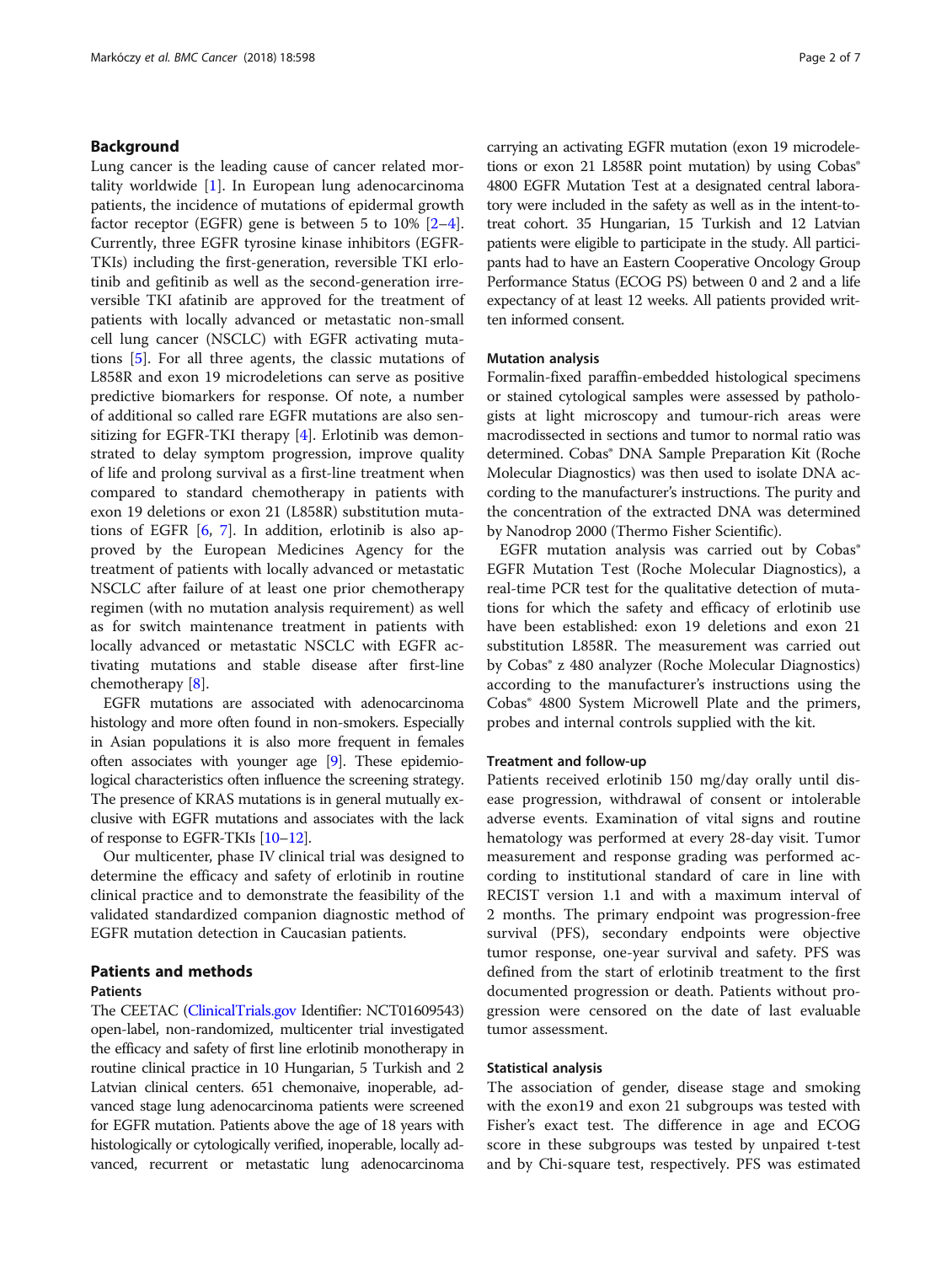with the Kaplan-Meier method and described with the median value and two-sided 95% confidence interval (CI). Exploratory subgroup analyses of progression-free survival were done with two-sided log-rank test and the ratio of the median survival times including its 95% confidence intervals are also reported. Multivariate analysis was performed using the Cox-regression model to calculate hazard ratios (HRs) and corresponding confidence intervals. Statistical differences with  $p < 0.05$  were considered significant.

# Results

# Patient characteristics

Out of the 651 screened patients, 62 with EGFR mutant lung adenocarcinoma were enrolled from 17 participating centers between March 2012 and January 2014 (Fig. 1A). The last study visit was in January 2015 and data collection was closed in June 2015. The clinicopathological characteristics dichotomized by exon 19 and 21 mutations are summarized in Table [1](#page-3-0). All but two patients were of Caucasian origin. Mean age at the time of enrollment was 70.5 (range 28 to 86) years. There were 50 female and 12 male patients included. 6 patients (9.7%) were enrolled with stage IIIb disease. Among the 56 stage IV cases, the most frequently affected sites included 45 (80.4%) intrapulmonary, 19 (33.9%) bone and 7 (12.5%) liver metastasis at the time of enrollment.

#### Treatment safety

During the study, 418 adverse events were recorded from 56 patients. 88.2% of adverse events were grade I



response, SD – stable disease, PD – progressive disease)

and II. 159 non-serious adverse events (38%) and 15 serious adverse events (3.6%) were reported to have causal relationship with erlotinib treatment. The list of nonserious adverse events that occurred at a frequency of 5% or more is presented in Table [2](#page-3-0). The most frequent adverse events were diarrhoea and rash. Due to adverse events dose modification was applied in fifteen patients (24.1%) and erlotinib withdrawal was necessary in 5 (8. 1%) cases.

# Treatment efficacy

Best overall response rate could be established for 56 patients (90.3% of the intent-to-treat population). One (1.8%) complete and 36 (64.3%) partial responses as well as 18 stable (32.1%) disease were registered at response evaluation resulting in a disease control rate of 98.2% (Fig. 1B). Progressive disease (PD) as best tumor response was reported in one patient (1.8%). 28 patients (45.2%) discontinued treatment due to disease progression. 11 disease progression related death occurred during the study. Accordingly, the number of events in the PFS analysis was 40. The median follow-up time was 13.4 months (range 1.3 to 32.9). The progression-free survival was 12.8 months (95% CI, 9.9–15.8; Fig. [2A\)](#page-4-0).

# Exploratory subgroup analysis for progression-free survival

The progression-free survival in the various subgroups was compared in order to identify the clinicopathological variables that influence treatment outcome (Table [3](#page-4-0)). There was no significant difference in PFS between the subgroups stratified by gender, age (using the median 70 years of age as cutoff ) or mutation exon 19 or 21. In contrast, ECOG PS was a significant predictor of progression-free survival ( $p = 0.017$ ; Fig. [2D](#page-4-0)). Never smoker patients also had a significantly increased PFS when compared to ever-smokers (15.4 versus 8.4 months;  $p = 0.045$ ; Fig. [2B\)](#page-4-0). Furthermore, M1a disease at the time of screening also associated with increased progressionfree survival when compared to M1b (18.9 versus 8. 5 months;  $p = 0.002$ ; Fig. [2C\)](#page-4-0). Finally, we performed multivariate analyses using a multimodality Coxregression model adjusted for smoking, ECOG and M stage. After multivariate PFS analyses, smoking (HR: 2. 07, CI: 1.04–4.14,  $p = 0.039$ ) and ECOG (HR: 2.21, CI: 1. 21–4.04,  $p = 0.01$ ) remained significant factors while M stage (HR: 0.51, CI: 0.25–1.06,  $p = 0.07$ ) did not reach significance.

# **Discussion**

In contrast to Asian lung adenocarcinoma patients, there is relatively less information about the first-line EGFR-TKI treatment response rates and progressionfree survival in Caucasian cohorts. Our non-randomized,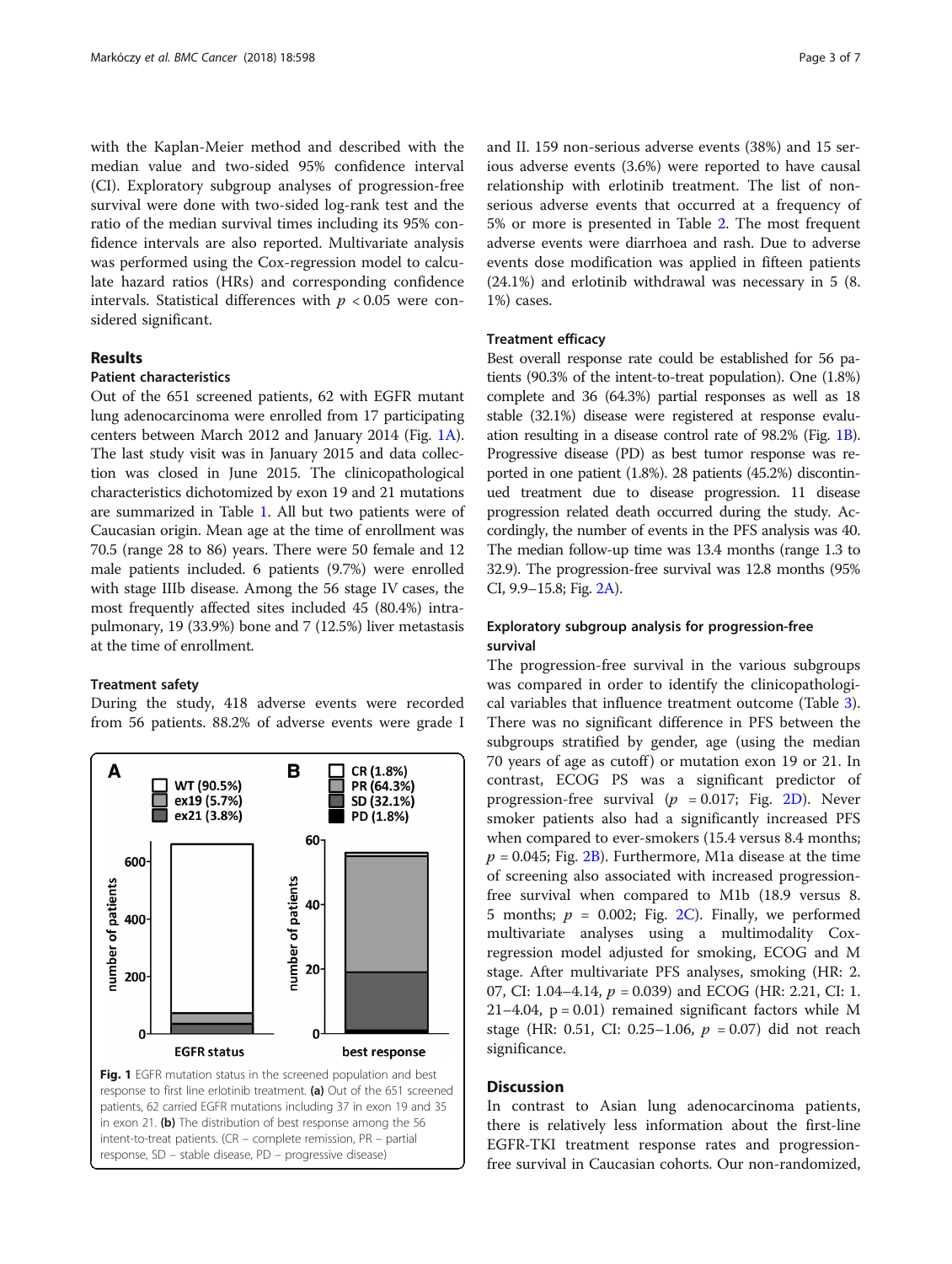|                         |                | Total        | Exon19      | Exon21     | <i>p</i> -value |
|-------------------------|----------------|--------------|-------------|------------|-----------------|
| Number of patients      |                | 62 (100%)    | 37 (66.1%)  | 25 (33.9%) |                 |
| Age (median, range)     |                | 70.5 (28-86) | $67(28-81)$ | 71 (48-86) | 0.088           |
| Gender                  | Male           | 12 (19.4%)   | 8 (21.6%)   | 4 (16%)    | 0.747           |
|                         | Female         | 50 (80.6%)   | 29 (78.4%)  | 21 (84%)   |                 |
| ECOG performance status | 0              | 24 (38.7%)   | 17(46%)     | 7(28%)     | 0.182           |
|                         |                | 32 (51.6%)   | 17(46%)     | 15(60%)    |                 |
|                         | $\overline{2}$ | 6(9.7%)      | 3(8%)       | 3(12%)     |                 |
| Smoking status          | Never-smoker   | 42(67.7%)    | 25 (67.5%)  | 17 (68%)   | 1.00            |
|                         | Ever smoker    | 20(32.3%)    | 12 (32.5%)  | 8 (32%)    |                 |
| Tumor Stage             | IIIb           | 6(9.7%)      | $1(1.6\%)$  | 5(20%)     | 0.035           |
|                         | $\mathsf{N}$   | 56 (90.3%)   | 36(98.4%)   | 20(80%)    |                 |

<span id="page-3-0"></span>Table 1 Clinicopathological characteristics of the 62 patients dichotomized by exon19 microdeletions and exon21 mutations

Data shown in parentheses are column percentages;

multicenter, phase IV clinical trial including first-line erlotinib treated lung adenocarcinoma patients with activating EGFR mutations was conducted for the very reason. The ORR in our study is in accordance with studies from East-Asia where RRs were found to be 70– 75% [\[13](#page-5-0), [14](#page-5-0)]. Interestingly, the LUX-Lung 2 phase II trial of the second-generation covalent TKI inhibitor afatinib demonstrated similar RR in classic EGFR mutant patients [\[15](#page-5-0)]. Of note, the 12.8-months median PFS in our cohort is in the range of previously published data  $(9.4–11.9$  months) from other studies  $[14, 16]$  $[14, 16]$  $[14, 16]$  $[14, 16]$ .

Previously, three major randomised, phase III first-line studies have shown a tendency for improved response to erlotinib in patients with exon19 microdeletion-positive

Table 2 Non-serious adverse events during erlotinib treatment

| Adverse event       | Number of patients (%) | Number of events |
|---------------------|------------------------|------------------|
| Rash                | 36 (58.1%)             | 43               |
| Diarrhoea           | 17 (27.4%)             | 26               |
| Dry skin            | 11 (17.7%)             | 15               |
| Pruritus            | 9(14.5%)               | 10               |
| Asthenia            | $5(8.1\%)$             | 9                |
| Conjunctivitis      | 6 (9.7%)               | 8                |
| Back pain           | 7 (11.3%)              | 8                |
| Cough               | 8 (12.9%)              | 8                |
| Alopecia            | 7 (11.3%)              | 7                |
| Anaemia             | $5(8.1\%)$             | 6                |
| Growth of eyelashes | $5(8.1\%)$             | 5                |
| Nausea              | 4 (6.5%)               | 5                |
| Increased blood AP  | $5(8.1\%)$             | 5                |
| Weight loss         | 4 (6.5%)               | 5                |
| Headache            | $5(8.1\%)$             | 5                |
| Dyspnoea            | $5(8.1\%)$             | 5                |
| Decreased appetite  | $4(6.5\%)$             | $\overline{4}$   |
|                     |                        |                  |

tumors when compared to L858R-positive cases [\[6,](#page-5-0) [7,](#page-5-0) [17](#page-6-0)]. This tendency has not been observed in the current study, however, the number of patients is limiting the identification of smaller differences in the progression-free survival. Of note, there was no difference at all in the smoking status of patients in the exon 19 and exon 21 mutation subgroup.

While smoking is clearly the most important factor in the development of lung cancer, the prognostic and predicitve significance of smoking status is context dependent. In several studies, never-smokers have improved OS, however, the increased survival is at least in part due to the overall better performance score and the lack of smoking related comorbidities [[18](#page-6-0)–[21](#page-6-0)]. In standard chemotherapy regimens, predictive value of smoking status is limited [\[19](#page-6-0), [22,](#page-6-0) [23](#page-6-0)] or only slightly increased survival can be demonstrated in never-smokers when compared to smokers [\[24](#page-6-0), [25](#page-6-0)]. In contrast, neversmokers seem to have survival benefits in cohorts that include EGFR-TKI treated patients [\[4](#page-5-0)]. Owing to the fact that mutation of EGFR gene is more frequent in nonsmokers [\[26,](#page-6-0) [27](#page-6-0)], our study was biased towards neversmokers. Of note, in the ever smoker group there are 4 patients out of 6 are censored beyond one-year that might suggest a decreasing relative risk over time. Nevertheless, there are only 20 patients in the ever smoker subcohort including 3 current smokers. Thus the size of the subcohort prevent us from studying the time-dependent impact of smoking on the progression– free survival. Nevertheless, we found a significantly improved progression-free survival in never-smokers. One reason might be the smoking induced additional mutational load that can lead to the presence of tumor cell clones with resistance mutations and thus lead to earlier emergence of therapy resistance.

With regards to other clinicopathological parameters, we found no significant difference between the gender-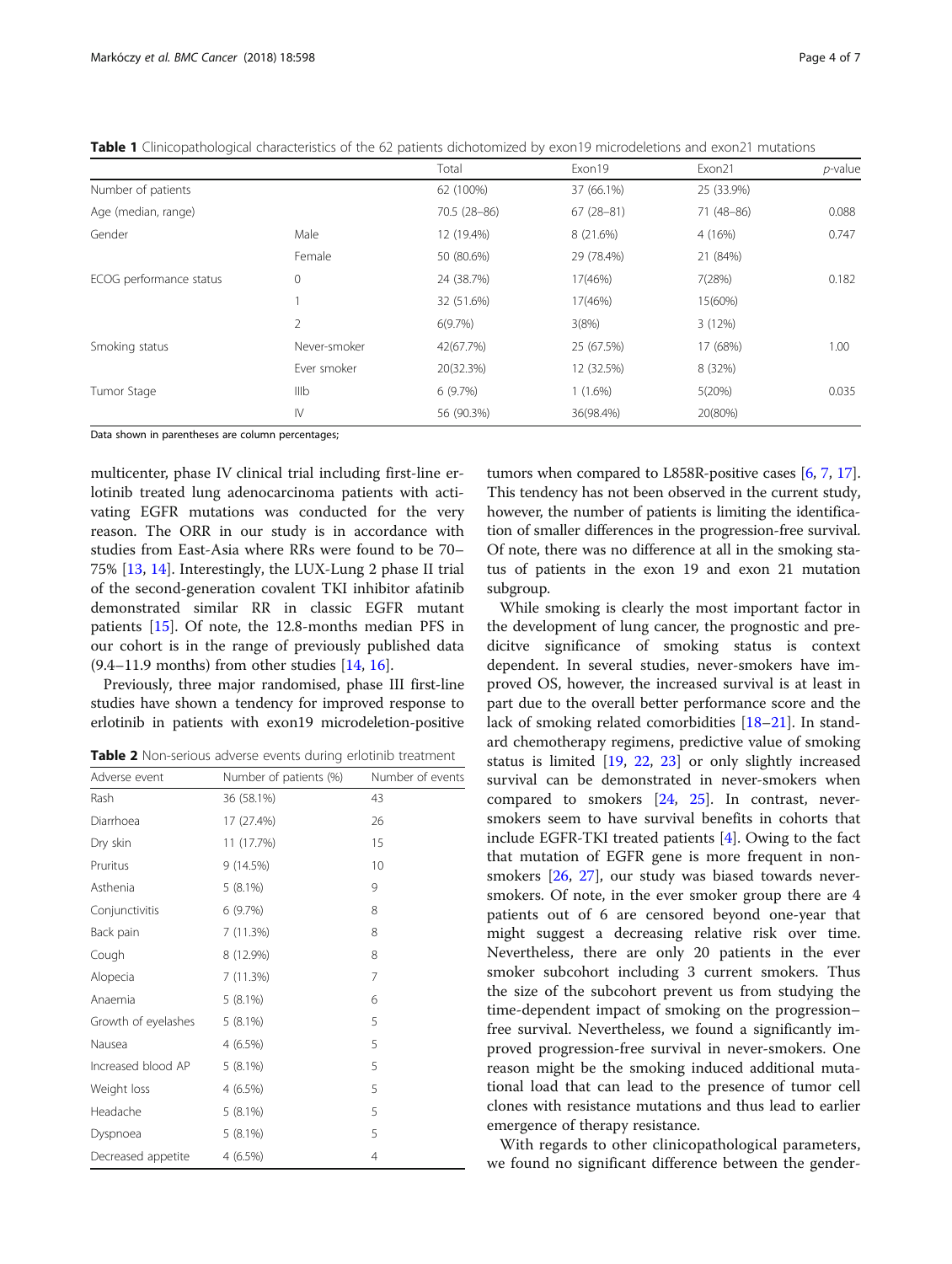<span id="page-4-0"></span>

specific PFS. However, the patient population in the present study was biased towards female gender and thus this analysis should be interpreted rather carefully due to the low number  $(n = 12)$  of male patients in the study.

In the present patient cohort ECOG PS was a significant predictor of PFS. It is in line with a number of other studies where better performance status

associated with improved anti-EGFR therapy response [[4,](#page-5-0) [28](#page-6-0)].

Other studies have previously demonstrated that disseminated disease stage have an impact of progessionfree survival in EGFR-TKI treated patients [\[29](#page-6-0)]. In the current study, there were only 6 non-metastatic patients included, thus the exploratory analysis of stage as a predictor was limited to M1a and M1b subgroups. Of

**Table 3** Exploratory subgroup analysis of progression-free survival ( $n = 61$ )

|                    |                  | $\mathcal N$ | PFS (months) | Ratio (CI)             | $\overline{P}$ | HR (CI)                |
|--------------------|------------------|--------------|--------------|------------------------|----------------|------------------------|
| Gender             | Female           | 49           | 13.2         | $1.56(1.101 - 2.023)$  | 0.447          | 0.719 (0.305-1.696)    |
|                    | Male             | 12           | 8.45         |                        |                |                        |
| Age                | $\leq 70$        | 31           | 11.7         | $0.76$ (0.225-1.294)   | 0.164          | 1.561 (0.834-2.922)    |
|                    | > 70             | 30           | 15.4         |                        |                |                        |
| Smoking            | Never            | 41           | 15.4         | $0.545(0.018 - 1.073)$ | 0.045          | 2.118 (1.016-4.418)    |
|                    | Ever             | 20           | 8.4          |                        |                |                        |
| Mutation           | Exon 19          | 37           | 13           | $0.79(0.266 - 1.320)$  | 0.607          | 1.186 (0.627-2.243)    |
|                    | Exon 21          | 24           | 16.4         |                        |                |                        |
| <b>ECOG</b>        | 0                | 24           | 18.9         |                        | 0.017          |                        |
|                    |                  | 31           | 12.6         |                        |                |                        |
|                    | $\overline{2}$   | 6            | 4.4          |                        |                |                        |
| Stage <sup>a</sup> | M1a              | 31           | 18.9         | 2.22 (1.708-2.739)     | 0.002          | $0.334(0.167 - 0.672)$ |
|                    | M <sub>1</sub> b | 24           | 8.5          |                        |                |                        |

<sup>a</sup>6 IIIb stage patients were excluded from this analysis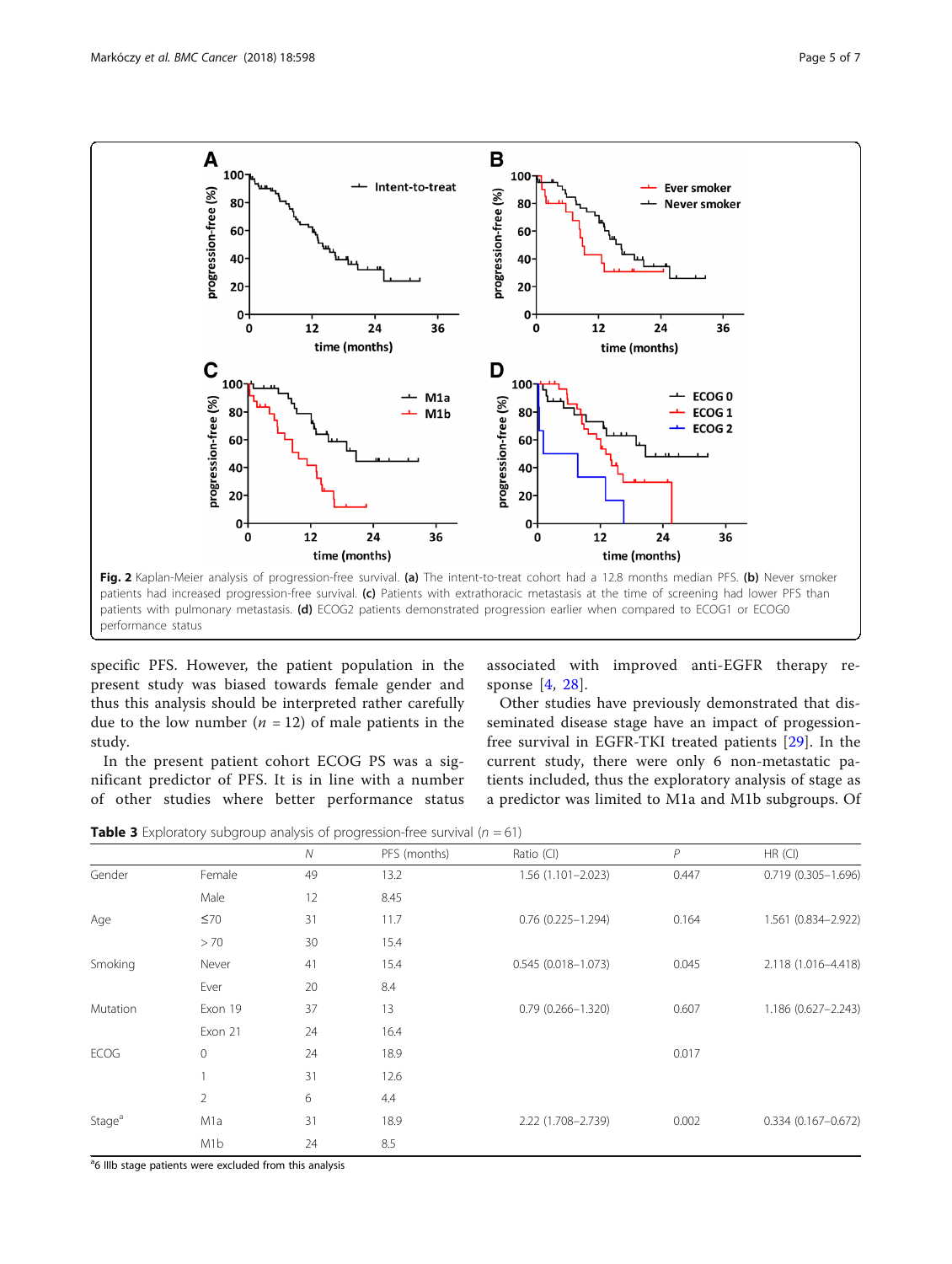<span id="page-5-0"></span>note, patients with metastasis limited to the lung and pleural or pericardial effusion had a signficantly longer PFS when compared to patients with distant organ dissemination.

# Conclusion

Overall, our phase IV clinical trial demonstrated that the companion diagnostic method could identify lung adenocarcinoma patients with activating EGFR mutation with a frequency that was found in other Caucasian patient populations. Furthermore, it has been demostrated that the first-line erlotinib treatment of this patient cohort had an efficacy and safety profile similar to previous large randomized phase III clinical trials.

#### Abbreviations:

CI: confidence interval; CR: complete remission.; ECOG: PS Eastern Oncology Cooperative Group performance status.; PD: progressive disease.; PFS: Progression-free survival.; PR: partial response.; RR: response rate.; SD: stable disease.

#### Acknowledgements

We would like to thank the patients, their families, the nurses and the investigators who were participating in this study.

#### Ethical approval

In Hungary the national level ethic committee approved the study for all particiapting centers (Medical Research Council, Ethics Committee for Clinical Pharmacology, 28,851–0/2011-EKL). In the participating Latvian and Turkish Center local ethic committees approved the studies (Ethics Committee for Clinical Research at Pauls Stradins Clinical University Hospital, No. 180112-14E and the Ethics Committee of the Medical Faculty of the Univeristy of Ankara, B.30.2.ANK.0.20.05.04; 559C 07.03.2012, respectively).

#### Author contributions

GO designed the study. ZM, VS, IK, GG, ÜYT, AD, GP, AS, ZP, GO participated as medical investigators in the clinical trial. ER performed molecular analysis. ZM and GO wrote the manuscript. All authors revised the manuscript. All authors read and approved the final manuscript.

#### Funding

Funding for the CEETAC study was provided by Hoffmann-La Roche Ltd., Basel, Switzerland.

#### Availability of data and materials

The datasets used and/or analysed during the current study are available from the corresponding author on reasonable request.

#### Consent for publication

Not applicable.

#### Competing interests

The authors declare that they have no competing interests.

# Publisher's Note

Springer Nature remains neutral with regard to jurisdictional claims in published maps and institutional affiliations.

# Author details

<sup>1</sup>National Koranyi Institute of TB and Pulmonology, Piheno ut 1, Budapest H-1122, Hungary. <sup>2</sup>Division of Pulmonology, University of Pecs, Pecs, Hungary. <sup>3</sup> Riga East University Hospital Oncology Center, Riga, Latvia.<br><sup>4</sup> Department of Pulmonology, Sammolweis University, Rudanest Hur <sup>4</sup>Department of Pulmonology, Semmelweis University, Budapest, Hungary. <sup>5</sup>Clinic of Chest Diseases, Ataturk Chest Diseases and Chest Surgery Training and Research Hospital, Ankara, Turkey. <sup>6</sup>Department of Medical Oncology, Ibn-i Sina Hospital, Ankara University Medical Faculty, Ankara, Turkey.

<sup>7</sup>Oncology Institute, Riga Stradins University, Riga, Latvia. <sup>8</sup>Department of Pulmonology, University of Szeged, Szeged, Hungary. <sup>9</sup>St. George Hospital of Fejer County, Szekesfehervar, Hungary. <sup>10</sup>2nd Department of Pathology, Semmelweis University, Budapest, Hungary.

# Received: 2 August 2017 Accepted: 21 March 2018 Published online: 25 May 2018

#### References

- 1. Siegel R, Ma J, Zou Z, Jemal A. Cancer statistics, 2014. CA Cancer J Clin. 2014;64(1):9–29.
- 2. Boch C, Kollmeier J, Roth A, Stephan-Falkenau S, Misch D, Gruning W, Bauer TT, Mairinger T. The frequency of EGFR and KRAS mutations in non-small cell lung cancer (NSCLC): routine screening data for Central Europe from a cohort study. BMJ Open. 2013;3(4)
- 3. Kerner GS, Schuuring E, Sietsma J, Hiltermann TJ, Pieterman RM, de Leede GP, van Putten JW, Liesker J, Renkema TE, van Hengel P, et al. Common and rare EGFR and KRAS mutations in a Dutch non-small-cell lung cancer population and their clinical outcome. PLoS One. 2013;8(7):e70346.
- 4. Lohinai Z, Hoda MA, Fabian K, Ostoros G, Raso E, Barbai T, Timar J, Kovalszky I, Cserepes M, Rozsas A, et al. Distinct epidemiology and clinical consequence of classic versus rare EGFR mutations in lung adenocarcinoma. Journal of thoracic oncology : official publication of the International Association for the Study of Lung Cancer. 2015;10(5):738–46.
- 5. Reguart N, Remon J. Common EGFR-mutated subgroups (Del19/L858R) in advanced non-small-cell lung cancer: chasing better outcomes with tyrosine kinase inhibitors. Future Oncol. 2015;11(8):1245–57.
- 6. Zhou C, Wu YL, Chen G, Feng J, Liu XQ, Wang C, Zhang S, Wang J, Zhou S, Ren S, et al. Erlotinib versus chemotherapy as first-line treatment for patients with advanced EGFR mutation-positive non-small-cell lung cancer (OPTIMAL, CTONG-0802): a multicentre, open-label, randomised, phase 3 study. Lancet Oncol. 2011;12(8):735–42.
- 7. Rosell R, Carcereny E, Gervais R, Vergnenegre A, Massuti B, Felip E, Palmero R, Garcia-Gomez R, Pallares C, Sanchez JM, et al. Erlotinib versus standard chemotherapy as first-line treatment for European patients with advanced EGFR mutation-positive non-small-cell lung cancer (EURTAC): a multicentre, open-label, randomised phase 3 trial. Lancet Oncol. 2012;13(3):239–46.
- 8. Massarelli E, Johnson FM, Erickson HS, Wistuba II, Papadimitrakopoulou V: Uncommon epidermal growth factor receptor mutations in non-small cell lung cancer and their mechanisms of EGFR tyrosine kinase inhibitors sensitivity and resistance. Lung Cancer 2013, 80(3):235–241.
- 9. Mitsudomi T, Kosaka T, Yatabe Y. Biological and clinical implications of EGFR mutations in lung cancer. Int J Clin Oncol. 2006;11(3):190–8.
- 10. Linardou H, Dahabreh IJ, Kanaloupiti D, Siannis F, Bafaloukos D, Kosmidis P, Papadimitriou CA, Murray S. Assessment of somatic k-RAS mutations as a mechanism associated with resistance to EGFR-targeted agents: a systematic review and meta-analysis of studies in advanced non-small-cell lung cancer and metastatic colorectal cancer. Lancet Oncol. 2008;9(10):962–72.
- 11. Pao W, Wang TY, Riely GJ, Miller VA, Pan Q, Ladanyi M, Zakowski MF, Heelan RT, Kris MG, Varmus HE. KRAS mutations and primary resistance of lung adenocarcinomas to gefitinib or erlotinib. PLoS Med. 2005;2(1):e17.
- 12. Govindan R, Kratzke RA, Herndon JE, 2nd, Niehans GA, Vollmer R, Watson D, Green MR, Kindler HL, Cancer, Leukemia Group B: Gefitinib in patients with malignant mesothelioma: a phase II study by the Cancer and leukemia group B. Clin Cancer Res 2005, 11(6):2300–2304.
- 13. Wu JY, Yu CJ, Chang YC, Yang CH, Shih JY, Yang PC. Effectiveness of tyrosine kinase inhibitors on "uncommon" epidermal growth factor receptor mutations of unknown clinical significance in non-small cell lung cancer. Clin Cancer Res. 2011;17(11):3812–21.
- 14. Keam B, Kim DW, Park JH, Lee JO, Kim TM, Lee SH, Chung DH, Heo DS. Rare and complex mutations of epidermal growth factor receptor, and efficacy of tyrosine kinase inhibitor in patients with non-small cell lung cancer. Int J Clin Oncol. 2014;19(4):594–600.
- 15. Yang JC, Shih JY, Su WC, Hsia TC, Tsai CM, Ou SH, Yu CJ, Chang GC, Ho CL, Sequist LV, et al. Afatinib for patients with lung adenocarcinoma and epidermal growth factor receptor mutations (LUX-lung 2): a phase 2 trial. Lancet Oncol. 2012;13(5):539–48.
- 16. Douillard JY, Ostoros G, Cobo M, Ciuleanu T, McCormack R, Webster A, Milenkova T. First-line gefitinib in Caucasian EGFR mutation-positive